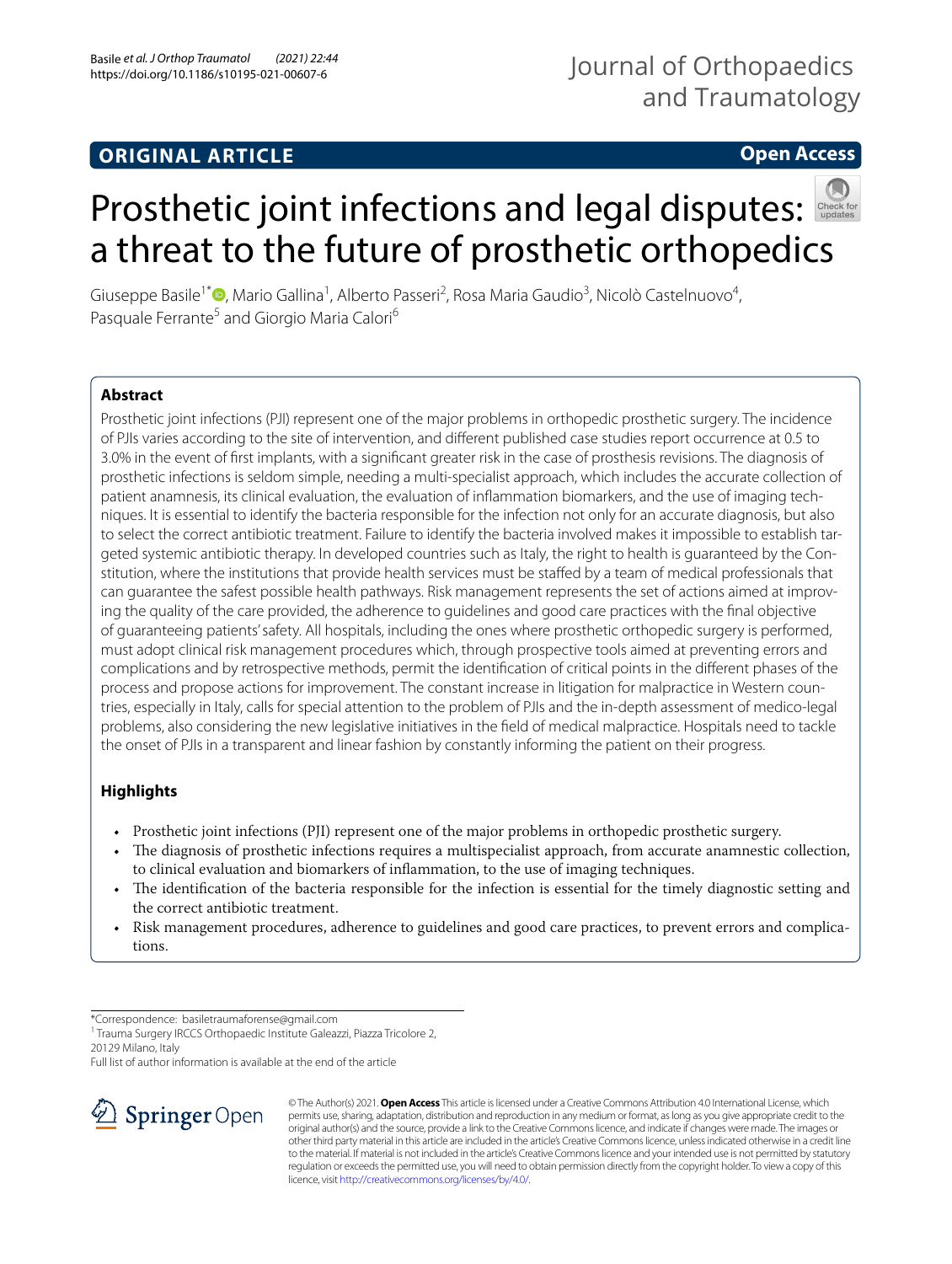**Keywords:** Orthopedic prosthetic surgery, Infections, Risk management, Malpractice, Medico-legal problems

#### **Introduction**

In recent decades, the evolution and changes in the demographic composition of the population in developed countries and the concurrent progress of surgical technologies and materials used for prostheses in surgical interventions have led to a signifcant increase in the number of hip and other types of prostheses implanted on a global scale. A consequence of the increase of prosthesis implants has been the increase of a small but important number of diferent types of complications, including defects of positioning, defects in the material of the prosthesis and, most importantly, the possibility of prosthetic joint infections (PJI) [\[1](#page-9-0), [2\]](#page-9-1).

The onset of microbial infections after prosthetic interventions can cause serious clinical problems with negative consequences for patients, resulting, in the most serious cases, in surgery to remove the prosthesis itself, an occurrence that is becoming more and more often the subject of legal disputes that see patients fling charges against surgeons and hospitals for malpractice [\[3](#page-9-2), [4\]](#page-9-3).

Some aspects of prosthetic joint infections will be examined in this brief review of the scientifc literature. We will detail epidemiological aspects, the diferent presentations of PJIs, their associated risk factors, their microbiological aspects, the importance of risk interventions management, and fnally the medico-legal aspects. This last will focus on legal disputes against doctors and healthcare facilities by patients who develop these infections, with particular attention to what happens in Italy.

#### **Epidemiology of PJI**

PJIs occur, according to the most recent data from the literature, in 0.5 to 3% of all implanted prostheses and up to 20% in the case of prosthesis revisions. However, from an epidemiological point of view, PJIs are very relevant because the frequency of prosthetic implants continues to increase in all developed countries of the world [[5\]](#page-9-4). In the majority of cases, patients undergoing this type of surgery are often elderly, who frequently sufer from other pathologies. Patients who develop a periprosthetic infection usually undergo several surgeries, sometimes with exacerbation of the infectious pathology, leading to the explant and replacement of the prosthesis and patient dissatisfaction. This often results in a medical-legal dispute where the patient requests compensation from the orthopedic surgeon and/or the hospital where the surgery was performed [[6](#page-9-5), [7\]](#page-9-6).

The development of PJIs is a serious complication associated with increased patient morbidity and has high health and social costs. One and a half million hip prostheses are implanted in the world every year. Italy is one of the European countries where the greatest number of hip replacement surgeries are performed. Every year, out of about 700,000 surgeries in Europe, over 100,000 are performed in Italy: only surpassed by Germany and France. It is important to emphasize that the number of implants increases by about 5% every year.

Joint prosthetic interventions on subjects who are under 65 and even 50 years of age have also become quite frequent in Europe and in Italy.

#### **Risk factors associated with the development of PJI**

PJIs are the undesired result of the complex interaction of several factors according to the type of microorganism involved, the type of implanted prosthesis, and the characteristics of the patient undergoing surgery. In this short report we will focus on patients' characteristics and the type of microorganism involved, with particular emphasis on the ensuing therapeutic needs.

Diferent bacteria use diferent mechanisms to colonize prosthetic material, and biofilm is one of the most efficient of these mechanisms. *Staphylococcus epidermidis* can produce a glycocalyx, or a polysaccharide with adhesive properties, which adheres to the prosthetic material and allows the bacteria to replicate without being attacked by the immune system or by antibiotics. *Staphylococcus aureus*, on the other hand, requires host tissues (collagen and fbronectin in particular) to carry out its pathogenic activity in prosthetic infections. The sequence of mechanisms that determines the adhesion of Gramnegative pathogens to the joint prosthesis is currently not known in detail. But we know that the type of prosthetic material used, as well as the regularity of its surface, infuences bacterial adhesion.

#### **Patient's related risk factors**

Like many other surgical procedures, the implantation of knee, hip, or shoulder joint prostheses can result in bacterial infections to the prosthesis itself, and possibly to the adjacent bone tissues. Because the number of prosthesis implants is continuously increasing, especially due to the increase in the age of the population in developed countries, and to the increase in traumatism, numerous epidemiological studies are available to help defne the risk of prosthetic infection [\[8](#page-9-7), [9\]](#page-9-8).

First, the risk of knee prosthesis infection is relatively low, ranging from 0.5 to 3%, depending on a series of factors mainly related to the subject undergoing the surgery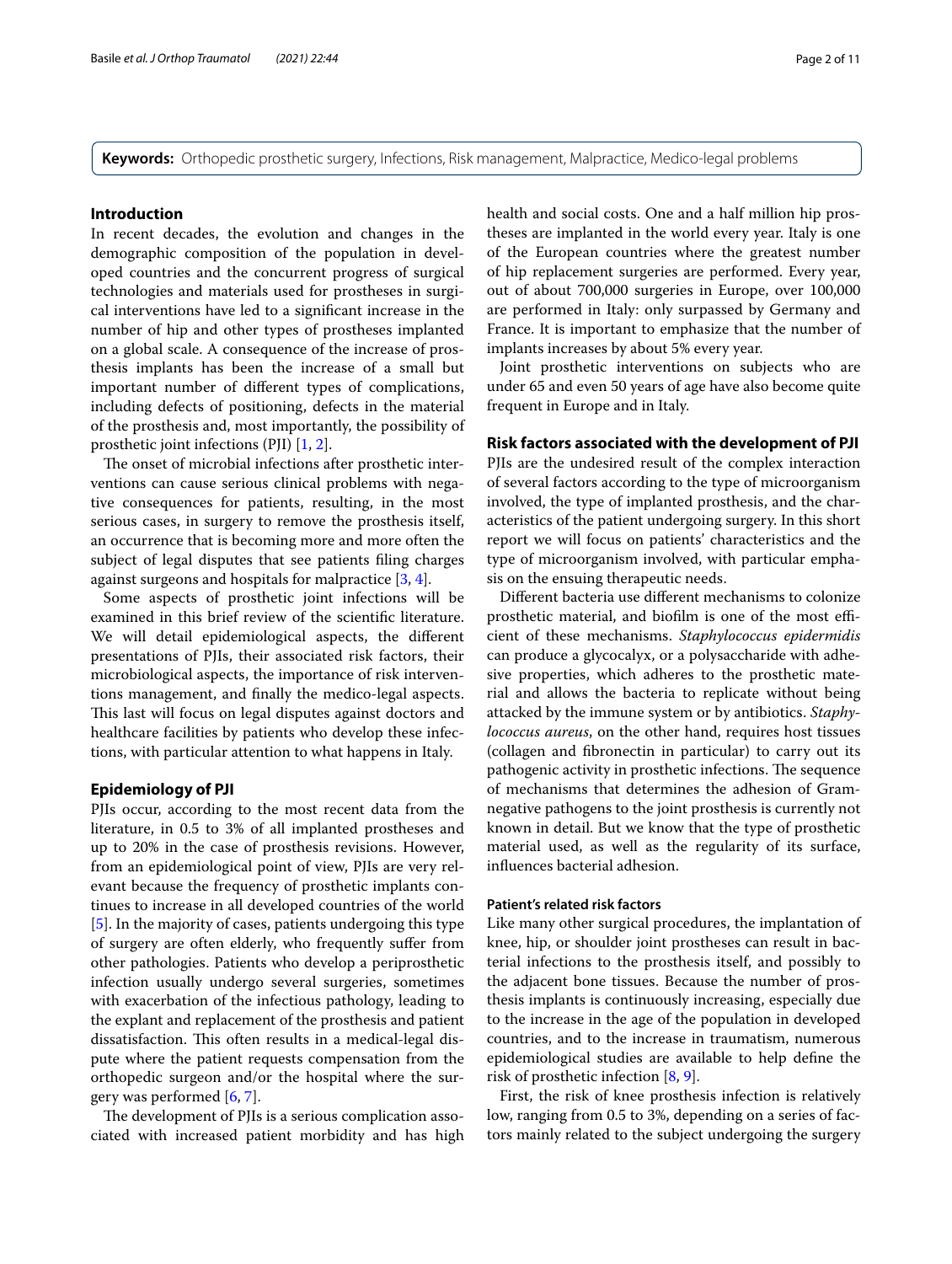and, to a lesser extent, the surgical technologies and setting. The following patient-related factors that can increase the risk of prosthetic infection, as indicated by *Workgroup 1: Mitigation and Education*, of the International Consensus on Periprosthetic Joint Infection, Philadelphia (2013), need to be mentioned:

- Presence of systemic or local infection elsewhere;
- Previous surgery in the same location;
- Decompensated diabetes malnutrition;
- Obesity (BMI>30);
- Alcohol abuse;
- Drug addiction;
- Chronic renal failure;
- Chronic hepatitis B or C, HIV;
- Immunosuppression;
- Previous prolonged hospitalization or hospitalization in a nursing home.

PJIs are the leading cause of failure in knee prostheses, are the third most likely cause in hip prostheses in the United States, [\[10\]](#page-9-9) and are a key factor in Europe. PJIs can occur with acute hip replacement following a fracture [[11\]](#page-9-10). When approaching such a complex pathology as PJIs, decisions must be based on the objective evaluation of all risk factors. To support the best outcome, it is therefore critical to defne the condition of the "patient at risk" by examining and addressing all comorbidities and fragilities [\[12](#page-9-11)].

The Patient at Risk Scoring System (PARSS), similar to the Non Union Scoring System (NUSS) [\[13](#page-9-12), [14](#page-9-13)] already developed in traumatology, represents a new scoring system to assist surgeons when choosing the correct treatment in PJI surgery, following an "algorithm of treatment."

#### **Intraoperative risk factors**

Intraoperative risk factors include the use of large prostheses; the duration of the surgical intervention  $(>3 h)$ ; the formation of a hematoma from a surgical wound; incorrect skin incisions with excessive surgical dissection; possible inadequacy of the operating room (quality of the air, disinfection of the environment, compliance with regulatory standards); suitable sterilization; accurate disinfection of operators' hands; use of suitable gloves, gowns and drapes; accurate disinfection of the operating feld; antibiotic prophylaxis and local antibiotic prophylaxis; limited "traffic" in the operating room; compliance with check-lists; and hand-off protocols.

#### **Postoperative risk factors**

Postoperative risk factors are ascribable both to the hospitalization phase (sterile dressings, clinical and instrumental monitoring) and to the post-hospitalization phase, and mainly concern the dissemination of the infection from other organs or skin ulcerations.

Respiratory, urinary, and dental infections can trigger transient bacteremia, with potential risks of prosthetic infection. This risk is higher in the first 2 years after surgery.

Transferring surgical patients to post-surgical care facilities or to the care of territorial medical-nursing services has resulted in a reduction of the hospitalization period and to an increase in home care. It is therefore necessary to expand the concept of hospital infections to infections related to health and socio-health care. A carerelated infection (ICA) is thus defned when it appears in a patient when cared for in a hospital or other healthcare facility and was not present and not in incubation at the time of the patient's admission.

#### **The diferent types of PJI**

The classification of PJIs in relation to onset time has been the subject of wide debate. According to a relatively simple classifcation that originates from numerous scientifc reports, they are divided into three types: early (intraoperative), delayed (intermediate), and late.

#### **Early PJI (EPI)**

The infections that occur within the first month after surgery are defned as early: these, in most cases, are due to intraoperative contamination or arise in the immediate period after surgery.

Generally, early infections originate from or begin as surgical wound infections and are characterized by a striking clinical picture. The pathogens involved are mainly *S. aureus*, usually oxacillin-resistant (MRSA), coagulase-negative staphylococci (CONS) and several aerobic Gram-negative bacteria.

#### **Delayed or intermediate PJI (DPI)**

In these types of infections, pain and suppuration arise either when the surgical wound has already healed or more than a month after surgery. Culture examination reveals that intermediate infections are mainly caused by the skin's commensals and low virulence coagulase-negative staphylococci: this explains the lapse in time required to produce the symptomatic infection. A share of delayed infections, those that occur between the 6th and 12th month, arrive from hematogenous spread from other locations, and the spectrum of the pathogens involved is wider. Diferentiating between delayed and late PJI is not easy, and in some cases delayed manifestations can be considered late.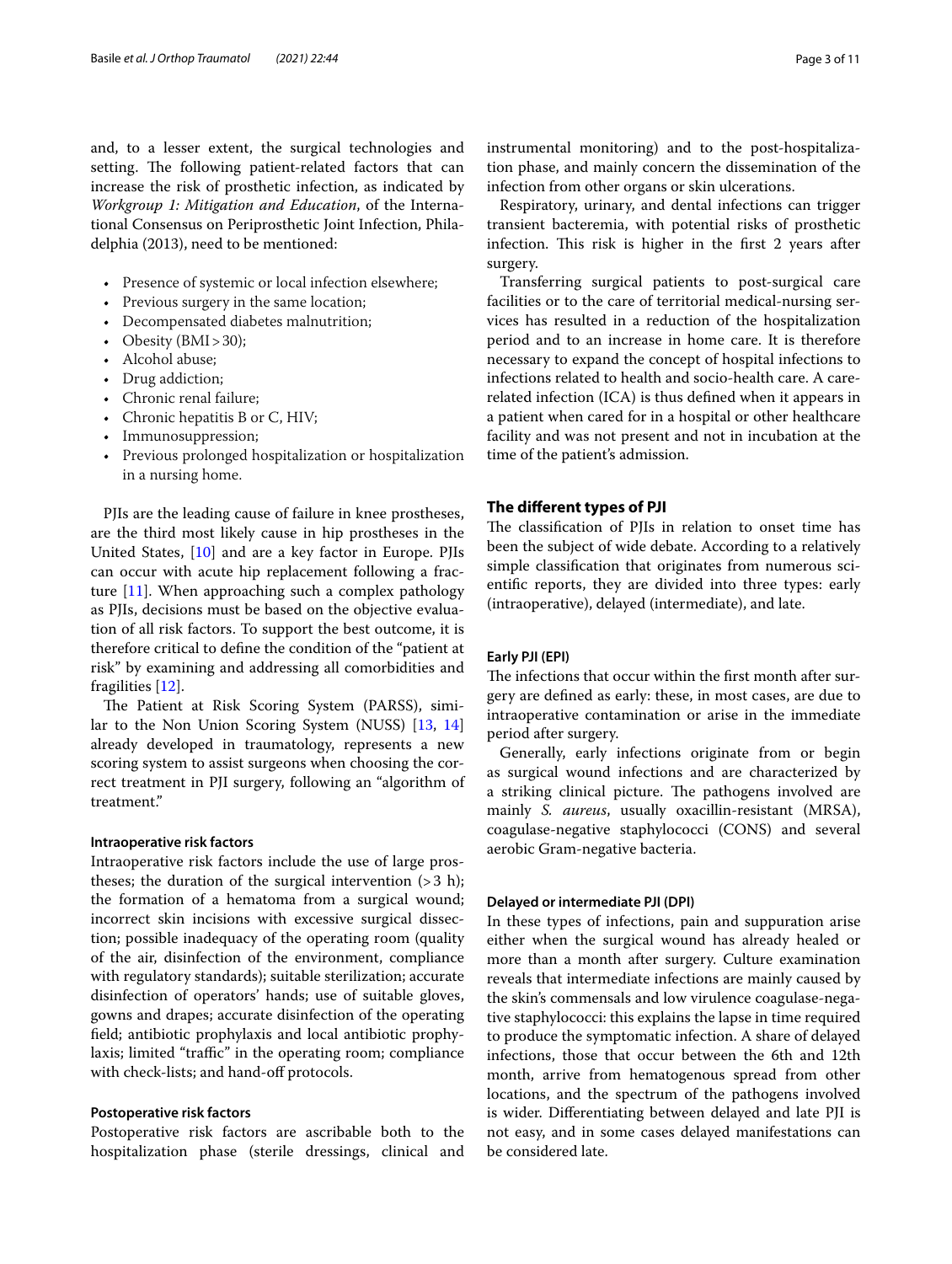#### **Late onset PJI (LCI)**

The infections of the prosthesis that occur more than 1 year after surgery are defned as late (LCI) and are mostly due to hematogenous contamination originating from outbreaks elsewhere in the body or from skin lesions, dental abscesses, or urinary infections. These LCIs are characterized by a more subtle onset and a difficult clinical interpretation. LCIs are also more frequently polymicrobial, because hematogenous dissemination facilitates simultaneous colonization of low virulence pathogens already present in situ.

A much more detailed classifcation of PJIs has been proposed by Tsukayama  $[15]$ . This scheme divides PJIs into four categories, partly based on the presumed mode of infection and the time elapsed since surgery, adding acute hematogenous infections (AHI) to the three types described above.

#### **Diagnosis of PJI**

One of the major problems clinicians face when dealing with PJIs is the fact that the diagnosis is often difficult and not promptly defned, especially when the attending physician does not pay sufficient attention to the few and not always specifc symptoms which may be indicative of a PJI.

According to a traditional view of clinical studies on PJIs, they are associated with signs and symptoms such as local redness, heat, and swelling, or stifness and pain in the joint with the appearance of continuous drainage from the wound or fstula. However, the analysis of a large number of cases and data from the literature has shown that these clinical signs of high diagnostic value, which are also relatively easy to identify, are not always present. Therefore, it is always necessary to suspect a PJI in the presence of pain in the joint prosthesis combined with one or more of the risk factors previously listed.

In a more modern view, the diagnosis of a prosthetic infection is based on clinical examination, blood chemistry, elevated serum erythrocyte sedimentation rate (ESR) and serum C-reactive protein (CRP) concentration, microbiological investigations on the wound exudate, investigations of blood cultures and, if deemed possible, investigation of joint needle aspiration fuid and imaging techniques such as X-ray and CT scan [\[16](#page-9-15), [17\]](#page-9-16).

The symptomatology of a prosthetic infection is mainly characterized by local redness, heat, swelling, pain, and stifness, while the appearance of secretions from the wound or draining fstula can be completely absent or, in some cases, appear later.

In the diagnostic feld, various instrumental and laboratory tests are available, none of which, however, has a 100% sensitivity and specifcity. In joint prosthesis infections, laboratory microbiological diagnostics can make use of culture tests performed on samples taken directly from the bone outbreak, or from superficial samples, even if several studies have shown a low concordance between the results obtained with the two methods [\[18](#page-9-17)].

In patients with prosthetic joint infection, culture examination of the aspirate of the synovial fuid is characterized by a sensitivity of 82–94% and a specifcity of 94–97%, depending on the cases.

A Gram stain of the synovial fuid has a high specifcity (>97%) but a low sensitivity (<26%). Periprosthetic tissue cultures are more likely to identify the pathogen responsible for the infection. At least three samples must be tested to increase the sensitivity of the exam.

Imaging techniques include conventional radiology, CT, MRI, and nuclear medicine. Highly sensitive and specifc PETs and SPECTs represent additional diagnostic aids. Because no single test can provide diagnostic accuracy by itself, it is necessary to combine laboratory, microbiological, histopathological, and instrumental investigations to correctly classify prosthetic osteoarticular infections.

#### **Microbiological etiopathogenesis of PJIs**

In recent years the microbiology of PJIs has undergone numerous changes which are worth discussing for the impact they have had on the prevention, diagnosis, and treatment of these infections. Several factors have contributed together or singly to these changes. Worth mentioning are the changes in the population of patients undergoing orthopedic prosthetic surgery, the constant evolution of microorganisms both from a genomic and pathogenetic point of view, and the introduction and innovation of diagnostic methods for microbiological infections.

One of the main changes in the characteristics of patients who undergo surgery, including PJ surgery, is their age which, especially in developed countries, continues to increase, with a consequent increase in pre-, peri-, and postoperative complications.

The number of older patients undergoing surgery is increasing due to changing demographics, surgical and anesthetic technical advances, and new additional healthcare expectations. Older patients not only exhibit acute or chronic problems requiring surgery but have concurrent multimorbidity and physical decline, which often includes immune system impairment and other common geriatric syndromes. These additional issues increase the risk of adverse postoperative outcomes, especially postoperative medical and functional complications including infection of the surgical site [\[19\]](#page-9-18).

Like all living things, bacteria have the evolutionary potential to modify their genome and their replicative characteristics. Continuous evolution and the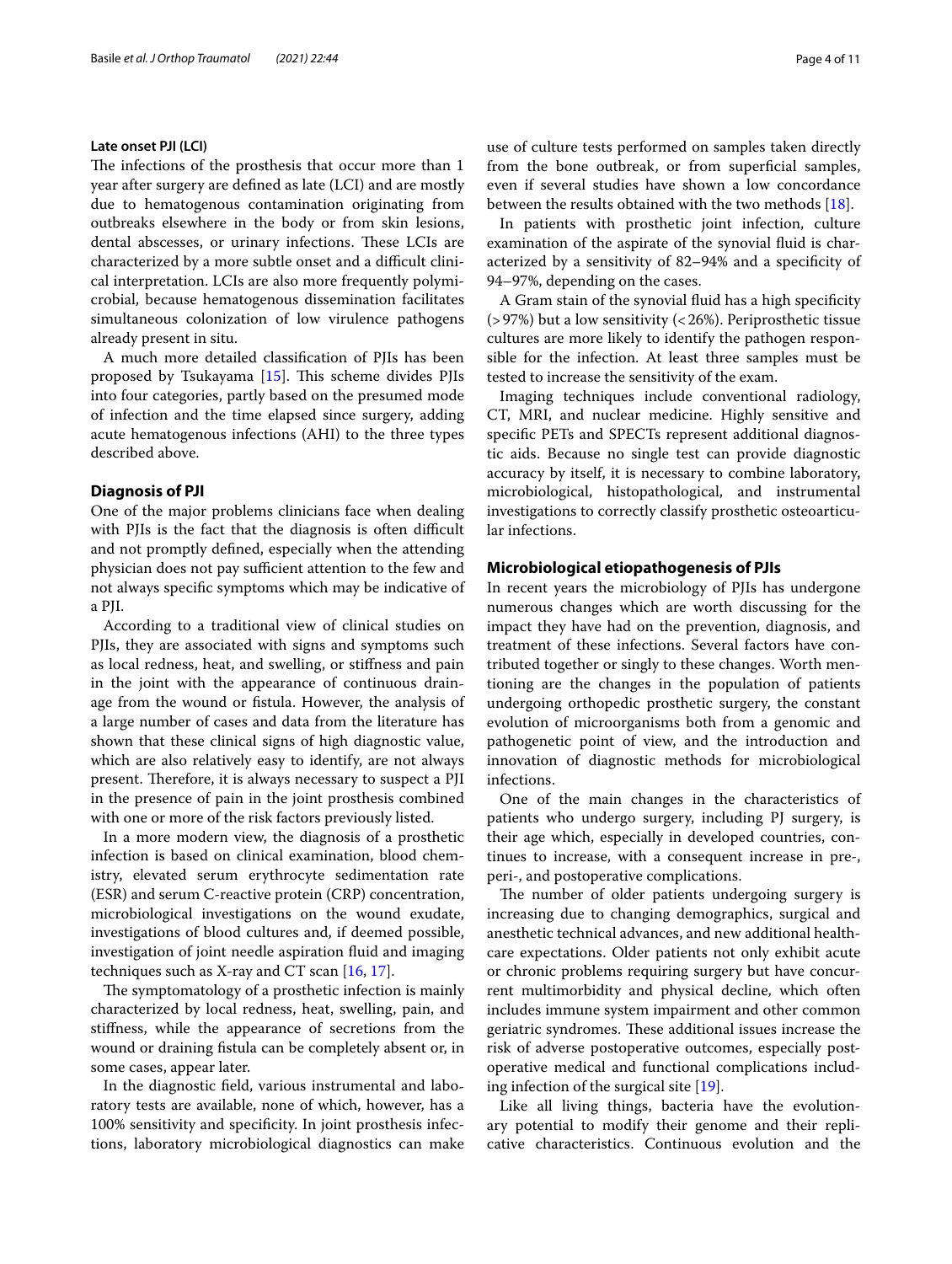consequent genesis of variants determines the development of new abilities. Among the most important in microbiology, and in medicine in general, is the possibility for bacteria to become resistant to antibiotics.

All bacteria are able to generate antibiotic-resistant variants, but this happens only with the intervention of external factors in their environment. According to the European Center for Disease Prevention and Control (ECDC) there are at least three scenarios that can lead to antibiotic resistance.

The first is the completely inappropriate use of antibiotics in the treatment of viral infections. The second is the prescription of antibiotics when a precise etiological diagnosis has not yet been made in the presence of an infection. This happens if a broad-spectrum antibiotic is prescribed when the microorganism responsible for the infection is not known, often resulting in the elimination of many bacteria except for the one responsible for the infection. The third scenario is the misuse, in terms of duration, dosage, and/or frequency of antibiotic treatments, both during hospitalization and, more frequently, in non-hospitalized patients.

In this regard, it is worth remembering that penicillin, at the time of its discovery and its introduction in the treatment of infections, was paradoxically efective against many bacteria due to the fact that no antibiotic had ever been used before.

It can be stated with certainty that over time we have gone progressively from a phase in which the bacteria responsible for these infections were easily attacked by antibiotics, to the current situation in which, with a few exceptions, the majority of PJIs are caused by bacteria resistant to some antibiotics and even multi-drug-resistant bacteria (MDRO).

Antibiotic-resistant bacteria, which are the most frequent etiological agents of PJI, are briefy listed below.

The bacteria most frequently involved in joint prosthesis infections are *Staphylococcus aureus* oxacillin-resistant (ORSA), methicillin-resistant negative coagulase staphylococci such as oxacillin-resistant *Staphylococcus epidermidis* (ORSE) and methicillin-resistant *Staphylococcus hominis*, vancocin resistant enterococci (VRE) such as *Enterococcus faecium*, *Pseudomonas aeruginosa,* and multi-resistant *Acinetobacter baumannii*. The resistant organism isolated most often in joint prosthesis infections is without doubt ORSA.

Over the past decade, the number of infections caused by ORSA has increased signifcantly, both in many European countries and in the United States. This increase is partly associated with the development of numerous healthcare facilities, such as hospitals, nursing homes, dialysis centers, long-term care centers, and communities, in which antibiotics are often excessively and improperly prescribed and used, favoring the selection and spreading of this germ. The excessive use of cephalosporins and fuoroquinolones has been associated with the selection of resistant methicillin strains [[20](#page-9-19)].

Established risk factors for the development of ORSA infections [\[21\]](#page-9-20) are: hospitalization or stays in nursing homes and clinics, contact with patients with MRSA, being over 70 years of age, being male, hospitalization in an intensive care unit, and previous use of antibiotics (especially if wide spectrum).

Coagulase negative staphylococci are frequently implicated in joint prosthesis infections. Knee and hip prosthesis infections caused by coagulase negative staphylococci, especially *S. epidermidis* and *S. hominis*, are often nosocomial. Coagulase negative staphylococci may have a lower sensitivity to common antibiotics and antimicrobial agents than *Staphylococcus aureus*. In addition, most coagulase negative staphylococci are resistant to beta lactams; *Staphylococcus haemolyticus* can also be resistant to vancomycin. There have been reports of osteoarticular infections from methicillin-resistant coagulase-negative staphylococci, especially MRSE, which can be very difficult to treat  $[22]$  $[22]$ .

In recent years we have seen a selection of vancomycin-resistant enterococci (VRE). Immunodefciency, taking broad-spectrum antibiotics, multiple surgeries, prolonged hospitalizations, previous use of vancomycin, chronic renal failure, malignancies, and organ transplants, are the most important risk factors for the development of VRE hospital infections [[23](#page-9-22)]. *Enterococcus faecium* represents the most frequently resistant enterococcus to vancomycin [\[24\]](#page-9-23).

*Pseudomonas aeruginosa* and *Acinetobacter baumannii* are aerobic Gram-negative bacteria that are becoming a frequent cause of hospital infections, as in the case of nosocomial pneumonia associated with a high mortality rate  $[25]$  $[25]$ . These organisms are mainly responsible for septicemias, infections related to the use of central venous catheters, intestinal and urinary tract infections, pneumonia, endocarditis, and meningitis, but they can also cause osteomyelitis, septic arthritis, periprosthetic infections, and infections of the skin and soft tissues (for example surgical wound infections).

These organisms are intrinsically resistant to many antibiotics due to the structural characteristics of their outer membrane. In addition, they can rapidly develop additional resistance mechanisms during antibiotic treatment, causing problems in the treatment of serious infections.

*P. aeruginosa* and *A. baumannii* are ubiquitous germs due to their ability to grow and multiply in very adverse chemical-physical conditions. *P. aeruginosa* can grow in distilled water: contaminated taps represent an important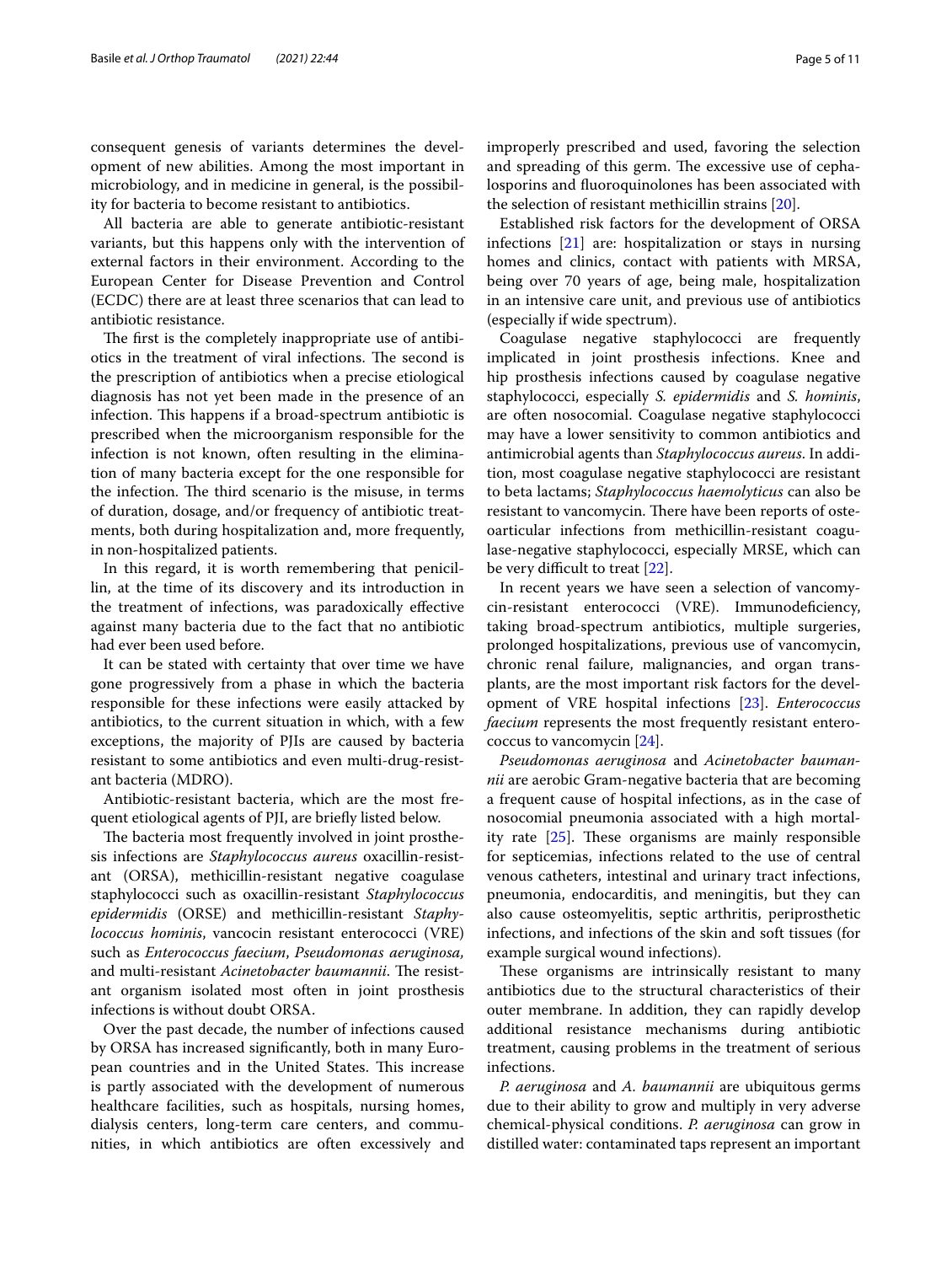reservoir of infection for sensitive patients in hospitals and healthcare facilities [[26](#page-9-25)].

Recent studies have given a signifcant boost to the awareness of the microbiological aspects of PJI by better defning the association of diferent bacteria with the diferent types of PJI described earlier, highlighting the importance of some bacteria and other microorganisms that, until a few years ago, were not associated with PJI.

A signifcant contribution from this point of view was a very extensive study conducted in Spain which included a large number of PJI patients. This work highlights that early PJIs (EPIs) are signifcantly associated with antibiotic-resistant bacteria such as MRSA, VREs, and MDROs, while AHI are associated with less virulent bacteria. A very interesting fact that emerged from the same work is that the bacterial species involved in PJI change over time after surgery, with a decrease of the most wellknown and known pathogens and an increase of CONS which are often difficult to typify  $[27]$ .

Taken together, these data reaffirm the need for empirical broad-spectrum antibiotic therapy while the results of cultural investigations are not yet available.

With reference to microorganisms that had a previously unknown role in PJI, we must focus on the growing importance of mycobacteria, including tuberculosis mycobacteria (MOTT) [[28\]](#page-9-27).

Mycobacteria in PJI are now isolated with a certain frequency directly at the site of infection with the aid of new gene amplifcation techniques such as polymerase chain reaction (PCR) which have enormously increased the sensitivity and speed of diagnostic methods for mycobacterial infection [\[29](#page-10-0), [30](#page-10-1)].

Finally, a fungal etiology of PJIs is a very rare event which must, nonetheless, be taken into consideration when other microorganisms cannot be isolated. Recent data seem to indicate a slight increase in these types of infections, in particular *Candida* species [[31\]](#page-10-2).

#### **PJI therapy**

When a prosthesis becomes infected, regardless of the etiology and the clinical pathway, the therapy to reclaim the prosthesis and eradicate the infection is difficult and complex since it can only be based on antibiotic treatment and, when antibiotic treatment fails, a series of diferent or consecutive surgical interventions may be necessary.

In short, the treatment of prosthetic PJI can consist only of antibiotic therapy which, although targeted, does not always guarantee success in eradicating the infection. Debridement can also be performed in association with antibiotic therapy; it can be efective in a high percentage of cases, even over 80% if performed promptly following the initial surgery. In case of failure, it is necessary to remove and replace the prosthesis; an operation which can be carried out in a single procedure if the microorganism involved has been isolated, in which case a new cemented prosthesis with a specifc targeted antibiotic, is replanted. In more complex cases, it will be necessary to remove the prosthesis and implant an antibiotic spacer, cemented and flled with targeted antibiotics. A new prosthesis, generally not cemented, must be implanted after 8–12 weeks from the explant. In the postoperative period, systemic antibiotic therapy, if possible, should be continued for at least 6–8 weeks, frst intravenously, then orally. The various classifications proposed constitute a guide for the choice of treatment, and Tsukayama's work, which distinguishes acute, delayed, and late prosthetic infections, still remains valid.

Antimicrobial therapy combined with surgery is needed to treat PJIs [\[32\]](#page-10-3). A common management approach is to start broad-spectrum antimicrobial agents after obtaining intraoperative samples for culture [\[33](#page-10-4)]. The importance of adequate initial empirical antimicrobial therapy in the outcome of infections is well known and appears to be critical in patients with PJI treated with debridement, antibiotics, and implant retention [\[34](#page-10-5)]. Vancomycin combined with a broad-spectrum beta-lactam, such as piperacillin-tazobactam, has recently been studied as an initial treatment, but has been associated with a high rate of adverse efects. After the pathogen has been identifed and the results of antimicrobial susceptibility are available, the most efective narrow-spectrum antibiotic regimen is selected for continued therapy. However, a signifcant number of patients (5–35%) have negative cultures [\[15\]](#page-9-14). In this situation, empirical antimicrobial therapy is even more important, but more diffcult to select, considering that the patient will have to undergo treatment for the several weeks or months that are needed to treat a PJI.

#### **The role of risk management in facing PJI**

Clinical risk management in healthcare represents the set of actions implemented to improve the quality of healthcare services and ensure patient safety.

In this case, the risk considered is related to a potential loss linked to an adverse event; the operational aspects ("management") therefore concern the hypothesized relationship between risk and possible loss.

Clinical risk management is defned as an "organized supervision aimed at identifying, assessing and reducing where necessary, risks for patients, visitors and healthcare personnel in general,"  $[32]$  in order to improve the quality and safety of services and at the same time prevent economic losses.

Therefore, the role of the risk manager is to identify the main risk areas, analyze potential critical issues,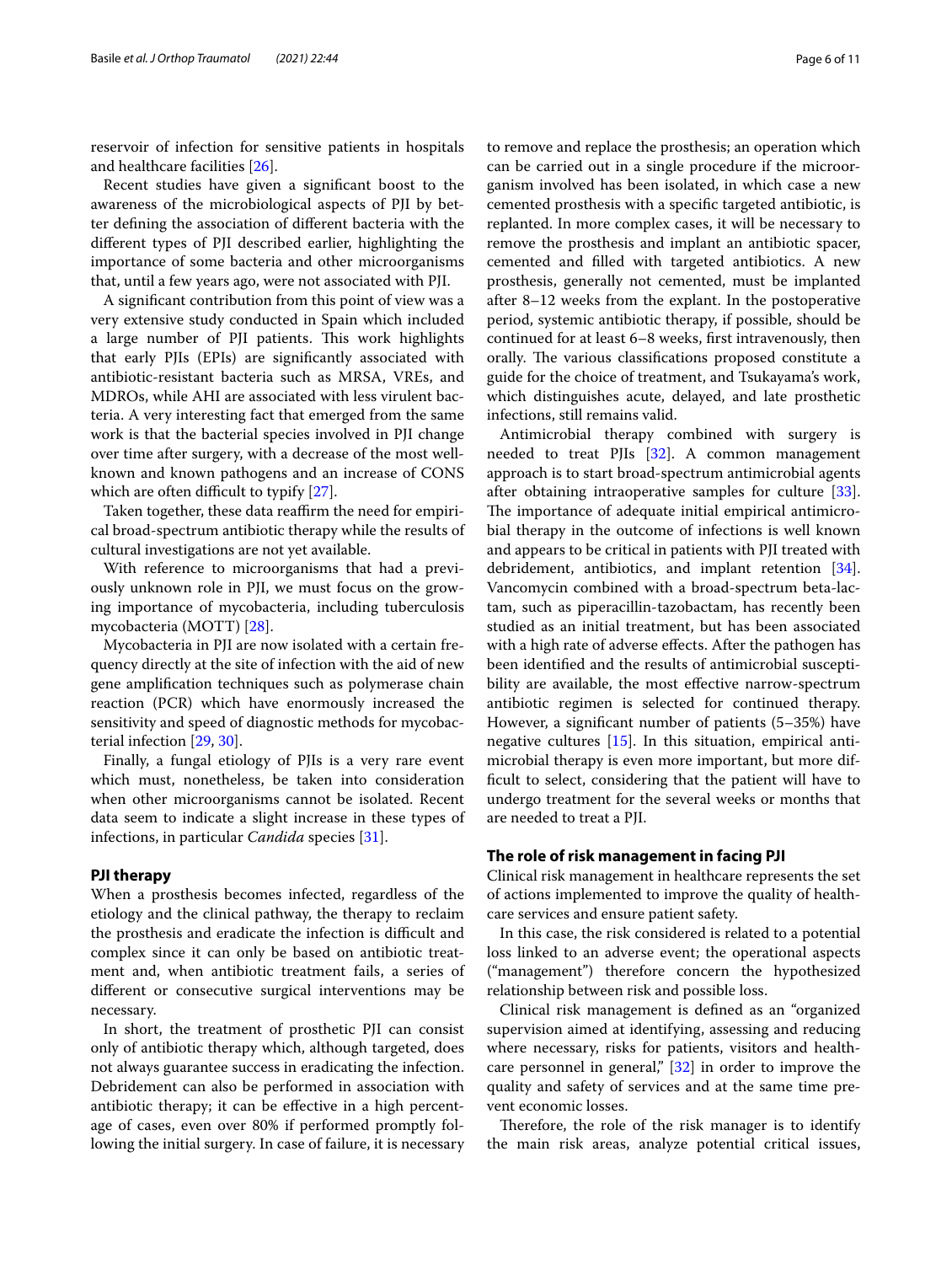and identify corrective actions, the actual efectiveness of which must be monitored over time [\[35\]](#page-10-6). Healthcare safety is the result of an integrated and coordinated strategy between health professionals from diferent backgrounds that focuses on the patients and the outcome of the activities aimed at them  $[36, 37]$  $[36, 37]$  $[36, 37]$  $[36, 37]$ . The task of the clinical risk manager must be understood as an articulated set of strategies and actions to address the main risks in the healthcare setting, such as hospital-acquired infections [[38,](#page-10-9) [39](#page-10-10)].

The prosthetic infection should not be considered an incident between the doctor and the patient, but its occurrence concerns the whole process involving the place of care, its organization, its processes and the protocols applied, the doctor and all specialists involved, and all health professionals and other users who interact with the place of care  $[40]$  $[40]$ . This complete view of the process allows us to understand the immense variability of factors that can contribute to the onset of hospital infections and, among these prosthetic infections, where the insertion of artifcial materials exponentially increases these occurrences [[40,](#page-10-11) [41](#page-10-12)]. Considering the large number of factors at play and the complexity of management, the role of the risk manager is to coordinate and supervise the treatment process, focusing on safety and re-evaluating the various steps of care processes with the trained eye of a risk assessment professional [\[42\]](#page-10-13).

The collaboration between professionals, and in particular the infectious disease specialist, is fundamental. They must be involved not only at the onset of the prosthetic infection but at the beginning of the process, by collaborating in the drafting of protocols concerning the disinfection of environments and patients, the choice of skin disinfectants, and antibiotic therapy: selecting the drugs and administration times based on the organizational needs of the facility.

In this regard, please note that any guideline used in a healthcare facility must be adapted to the organizational requirements of that specific facility. This step must also be reviewed together with the risk manager because it could generate critical issues [[42\]](#page-10-13). An operative instruction or a therapeutic protocol applied to a diferent institution could lead to diferent results in terms of incidence of infections.

Hospital infection control committees with microbiological monitoring, case analysis, and data collection [[41–](#page-10-12)[43](#page-10-14)] are among the tools a health facility must implement in the area of clinical risk management. Regional operational guidelines, which list the main strategies to be followed each year, include the reporting of nosocomial infections of sentinel cases to the competent bodies.

PJIs are a signifcant part of nosocomial infections and, as such, represent one of the main elements to be considered in the management of clinical risk inside hospitals, including those with orthopedic operating units in which joint prostheses are implanted. Progress achieved in the felds of microbiology, bacteriology, immunology, and the introduction of antibiotics to the market in the 1940s has contributed to spreading the illusion that infections can be defnitively eradicated. But, in reality, infections continued to represent an important "complication" in hospital environments, and their trend, in the absence of control programs, has been proven to increase over the years. Currently, nosocomial infections are one of the health emergencies on a global scale, due to incidence and mortality, with heavy repercussions on the health system, both for the use of those resources necessary for their management and for the consequences on the health of the population [[44\]](#page-10-15).

Furthermore, the progressive introduction of new healthcare technologies in hospital care has created the conditions for new complex interactions between pathogenic microorganisms and the biomaterials used. In particular, the implantation of foreign bodies in humans increases the susceptibility of surgical wounds to infection: in surgeries with insertion of prostheses the incidence of infection is always higher compared with similar surgeries without the implantation of prostheses [\[37](#page-10-8)].

Unfortunately, the most interesting data, considering the implications of damage to the reputation of the health system, the ensuing loss of patients' trust, and probable legal disputes, come from the indicators linked to claims for damages.

The analysis of claims in Italy has numerous limitations since data collection is not homogeneous and does not allow an accurate analysis. The most complete data come from the mapping of the claims from the region of Lombardy's public health institutions. Claims for damages in Lombardy, in northern Italy, are distributed according to a fuctuating trend, which has shown a decrease in recent years.

Over 20 years, the hospital specialties that have generated the most requests for civil damages are: orthopedics and traumatology (15.4% of cases), ERs (12.3%), and general surgery (9.3%). The most frequent cases in orthopedics and traumatology concern surgical errors (54.0%), diagnostic errors (10.4%), infections (9.3%), and therapeutic errors (8.8%) [[35](#page-10-6)]. In general, the last few years have seen a progressive reduction of therapeutic errors, surgical, and diagnostic errors, but an increase in cases of infection which include surgical site infections, prosthetic materials, and sepsis [[32\]](#page-10-3).

Recently the Italian Parliament has issued a new law that regulates possible litigation between patients, doctors, and hospitals. The Italian State Law No. 24 of 8 March 2017 states that safety of care is a constitutive part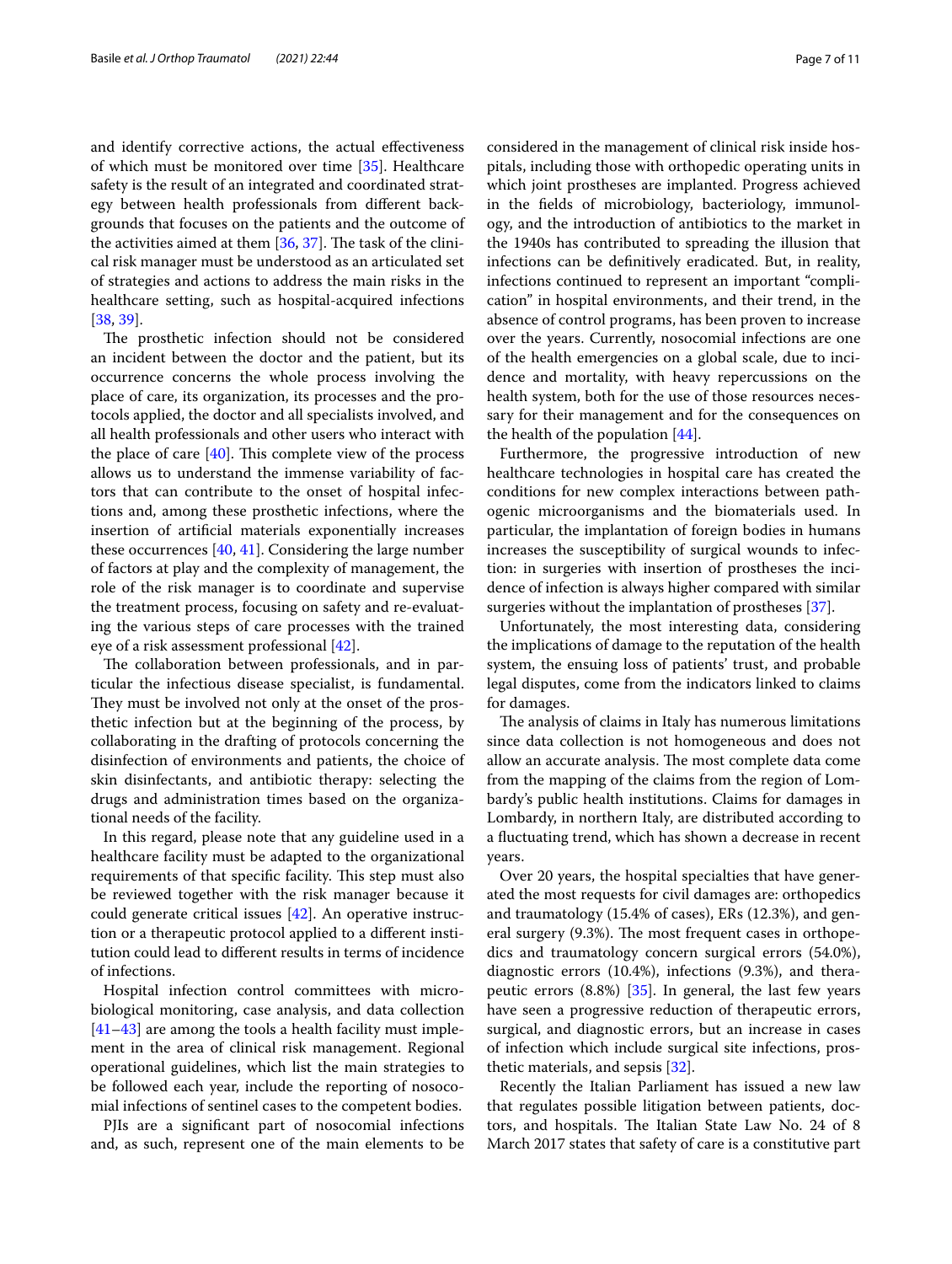of the right to health [[45](#page-10-16)]. Access to safe care is sanctioned as a constitutional right with an intrinsic commitment by the institutions that provide services to the person to be stafed with a team that can guarantee the safest possible treatment pathways.

The healthcare facility must appoint a clinical risk manager who, using prospective tools aimed at preventing errors and complications and by retrospective methods, identifes the critical points in the various stages of the process and proposes improvement actions. In fact, the pathophysiological complexity and a correct approach are constantly and rapidly evolving and require frequent clinical and organizational updates, to be adapted to the specifc institution.

Analyzing the process by collecting data and measuring them through spontaneous reports from operators, reporting adverse events from the complaints office, reviewing medical records, analyzing adverse events, clinical auditing, updating of existing procedures, creating quality indicators, pharmacovigilance tracking systems, and monitoring of antibiotic use are among the activities aimed at managing hospital infections. Furthermore, participation in global research, surveillance, and prevention programs, such as the monitoring of sentinel microorganisms through a regional and national reporting system, is mandatory to ensure an adequate comparison with standards. In the organizational system of the hospital, the role of the risk manager is strategic in spreading the so-called risk culture among health professionals at all levels, with a non-guilty approach aimed at learning from mistakes to improve the quality and safety of care. In this context, coordination between the risk manager and the legal and administrative fgures that manage the compensation risk becomes essential. To this end, a claims assessment committee usually operates in Italian hospitals. The committee includes a health director, a risk manager, a legal team and a physician specialized in forensic medicine. Once the case has been examined, if critical issues have been identifed in the conduct or in the organization of the health facility and the conditions for compensation due to damages to health have been confrmed, the risk manager must identify any existing issues to implement suitable corrective actions to prevent the recurrence of similar events. Therefore, the claims assessment committees, adequately structured and organized for the assessment and management of claims, are to be seen as the link between clinical practice and the legal sphere, to exchange opinions and evaluate the legal guidelines that will outline the application of new laws and rulings issued in the health sector from diferent points of view.

To reduce litigation, especially in nosocomial infections, it is also necessary to involve the patients and their families and to consider them critical agents for safer healthcare. In fact, by addressing all the people involved, such as citizens, family members, and volunteers, we contribute to the quality of care. Handouts containing information and the measures to be adopted by patients for their safety and wellbeing must be distributed to increase health and awareness. The patient thus becomes an active party in contributing to making healthcare safer.

#### **Legal considerations for PJI according to Italian rules**

Our brief review of the complex etiopathogenetic aspects of nosocomial PJIs highlights the difficulty of establishing a direct causal link between the onset of the infection and the culpable behavior of the orthopedic surgeon. In an environment where multiple factors overlap, this can be a cause of aggravation.

In Italy, civil liability provides for compensation for damages from an unlawful act. Law 24/2017 sanctioned the distinction, indeed already contemplated by the Civil Code, between contractual liability (ex art. 1218 of the Civil Code), which pertains to the hospitalization structure, public or private, and to the healthcare system that carries out its work in the private sector, and non-contractual liability (pursuant to art. 2043 of the Civil Code), which is based on the principle of "neminem laedere" and rests on the healthcare worker employed by the institution. In essence, the contract is actualized in the institution, because it is the contracting party that is obliged to perform at a certain standard and who is responsible for its execution, through its employees.

In this case, in accordance to art. 2236 of the civil code, the patient must prove only that he has sufered damage and the causal relationship between it and the medical intervention, while the doctor must prove that he acted correctly and that the case did not constitute a special difficulty. This view was confirmed by the Court of Legitimacy (e.g., Cass. 19/5/1999, n. 4852; Cass. 4/2/1998, n. 1127; Cass. 16/2/2001, n. 2335) until decisions made by the United Civil Sections n. 13533/2001 and n. 577/2008 which deal with the issue of the burden of proof in the event of non-fulfllment. In this case, the principle has been defnitively established that whoever acts in court must only prove the negotiation or legal source of his right, limiting himself to an allegation against the counterparty, based on the circumstances. If this burden is fulflled, the jurisprudence unequivocally believes that it is up to the defendant to prove that it has complied with the obligation by implementing, with diligence, skill, and prudence, the means available to modern medicine. If such proof is not provided, guilt is presumed.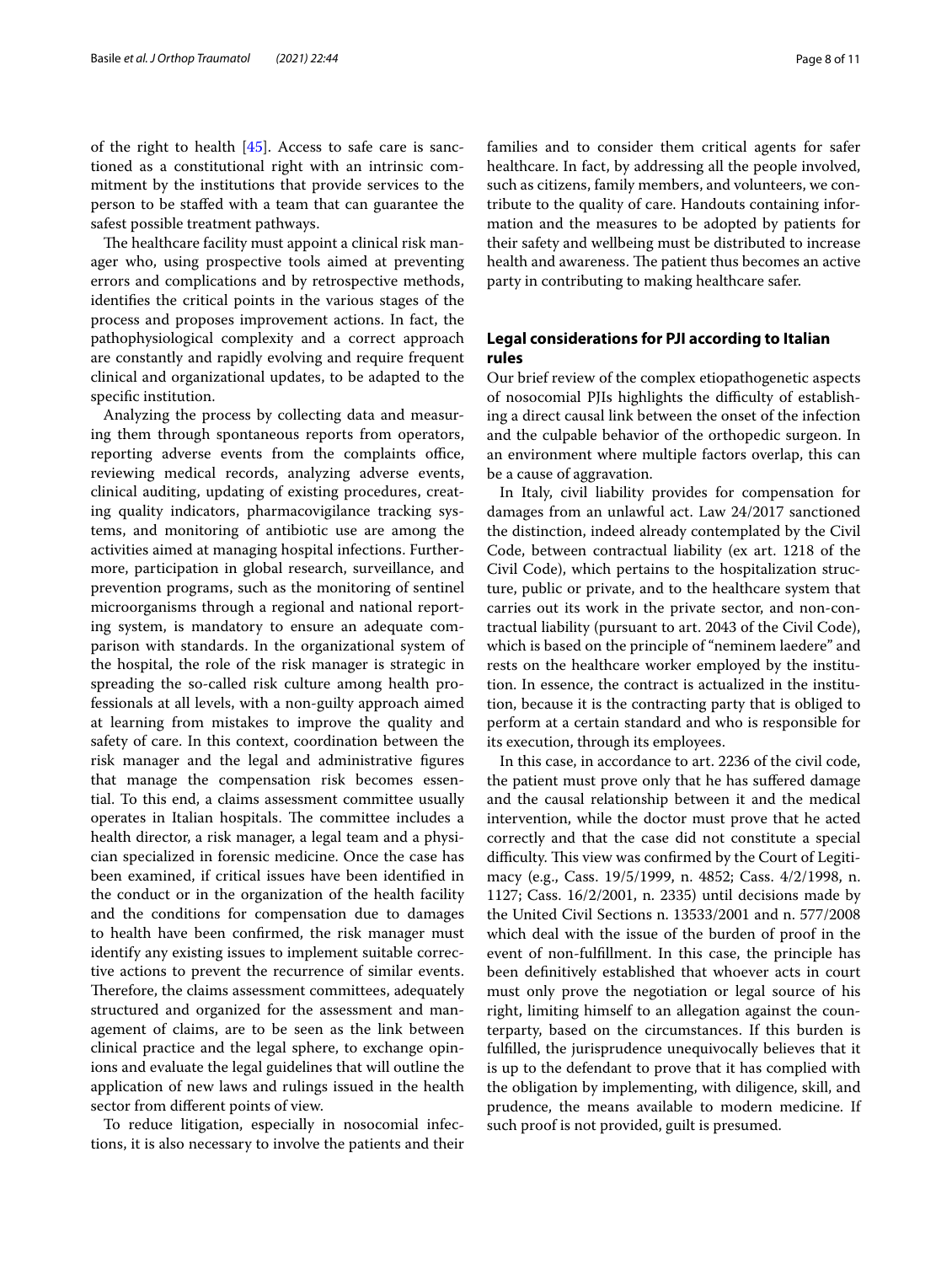In fact it is almost impossible, when the nature and nosocomial provenance of the bacterium that infected the hospitalized patient has been established with certainty, and also when it is certain that the infection did not occur before hospitalization from the relative septic pathology, to identify the place in the hospital where the infection occurred, the precise moment, the behavior of health professionals, technicians, or auxiliaries, or other possible ways in which the infection might have been spread, such as the lack of or insufficient cleaning/ sanitizing procedures (now often contracted to external firms)  $[46]$  $[46]$  $[46]$ .

This lack of knowledge means that the only certainty is that the infection is of a hospital nature, and therefore liability cannot be established because the defciency on the part of the hospital cannot be defnitively proven.

It is therefore necessary to ask whether hospital infections, in particular periprosthetic infections, are not only foreseeable but also preventable, or whether they cannot be completely avoided even in the presence of satisfactory, concrete, and efective measures implemented by the hospital concerning the sanitation of the premises, personnel, tools, or any other possible source of contact and contamination, as well as the implementation of appropriate protocols.

Scientifc studies and the most up-to-date statistics show that preventability is a desirable but unreachable goal. In general, it can be said that a large part of the reduction in the number of infections recorded in recent years is the result of shorter hospitalization stays and implementation of the rules introduced for correct blood utilization and the implementation of risk management practices [[40\]](#page-10-11).

There remains a significant share of infections, in particular periprosthetic infections, that invariably occur in all hospital facilities. For these, efective strategies must be identifed and diversifed on the basis of hospital wards, the site of infection, the type of patient, the type of procedure, and also in terms of sustainability and viability.

It must therefore be highlighted that there is absolutely no a priori preventable infection: all of them are theoretically preventable, but each must be assessed collectively in a legal setting by the medical examiner and the infectious disease specialist (Law 24/2017, article 15, paragraph 1) in relation to the specifc situation, circumstances, and related acts.

If the respondent party must submit evidence, often circumstantial, that the harmful event (infection with a nosocomial microorganism) was possible/foreseeable, but in the specifc case was not preventable (falling within the cases that medical science has listed as events that can also escape the correct implementation of the protocols provided for, and adopted by the healthcare facility), the only way to fulfll this evidentiary burden is to provide positive proof that all the specifc scientifc measures so far devised to avoid, or at least reduce to the minimum, the risk of infections have been implemented. If this evidence is provided, liability should be excluded, because one must accept that portion of risk intrinsically related to the medical-surgical activity, that is, of minimum risk or tolerable risk, according to a principle that can be borrowed from other sectors, as prescribed by Legislative Decree 81 / 2008, which refers to the UNI EN ISO 12100 directives (citation of DL 81/2008).

Other elements of assessment can be inferred from the adequacy of prophylaxis and antibiotic therapy, the fact that health professionals have followed guidelines and no unnecessary, harmful, or inadequate treatments have been carried out.

At this point we can agree with Javad Parvizi and Thorsten Gehrke, who in an interview [\[28](#page-9-27)] thus concluded the discussion on the topic: "The only effective and ultimately the only correct recommendation is to openly address the complication of PJI. The patient should be informed of the possibility of an infection as soon as possible and undergo appropriate diagnostic tests. This can only be done through an open and honest dialogue with the patient. Complaints are unnecessary and irrelevant, due to hygiene standards observed in most operating rooms around the world. As a rule, PJIs should be considered a random event. Responsibilities can be attributed to the surgeon or to the attending physician only in the case of delays or a wait-and-see approach to diagnostic outcomes and subsequent treatment. In a nutshell, the best thing is to be honest".

#### **Conclusions**

Infections in prosthetic surgery are increasing due to the staggering increase in arthroplasty procedures. This determines a growing incidence of medico-legal disputes, which represent a serious problem of interpretation from a clinical, diagnostic, and therapeutic point of view. The evaluation of each case must be performed starting from sound scientifc premises, in accordance with reference guidelines produced by reference scientifc institutions. After a thorough examination, each patient must be rigorously classifed, taking into account all comorbidities, i.e., all risk factors associated with his/her medical history.

There is no doubt that only a rigorous analysis of the medical history of each patient, considered as a whole individual, will permit the establishment of the actual degree of fragility and the increased risk, specifying and justifying which treatment, in accordance with a specifc algorithm, is adequate and suited to treat any serious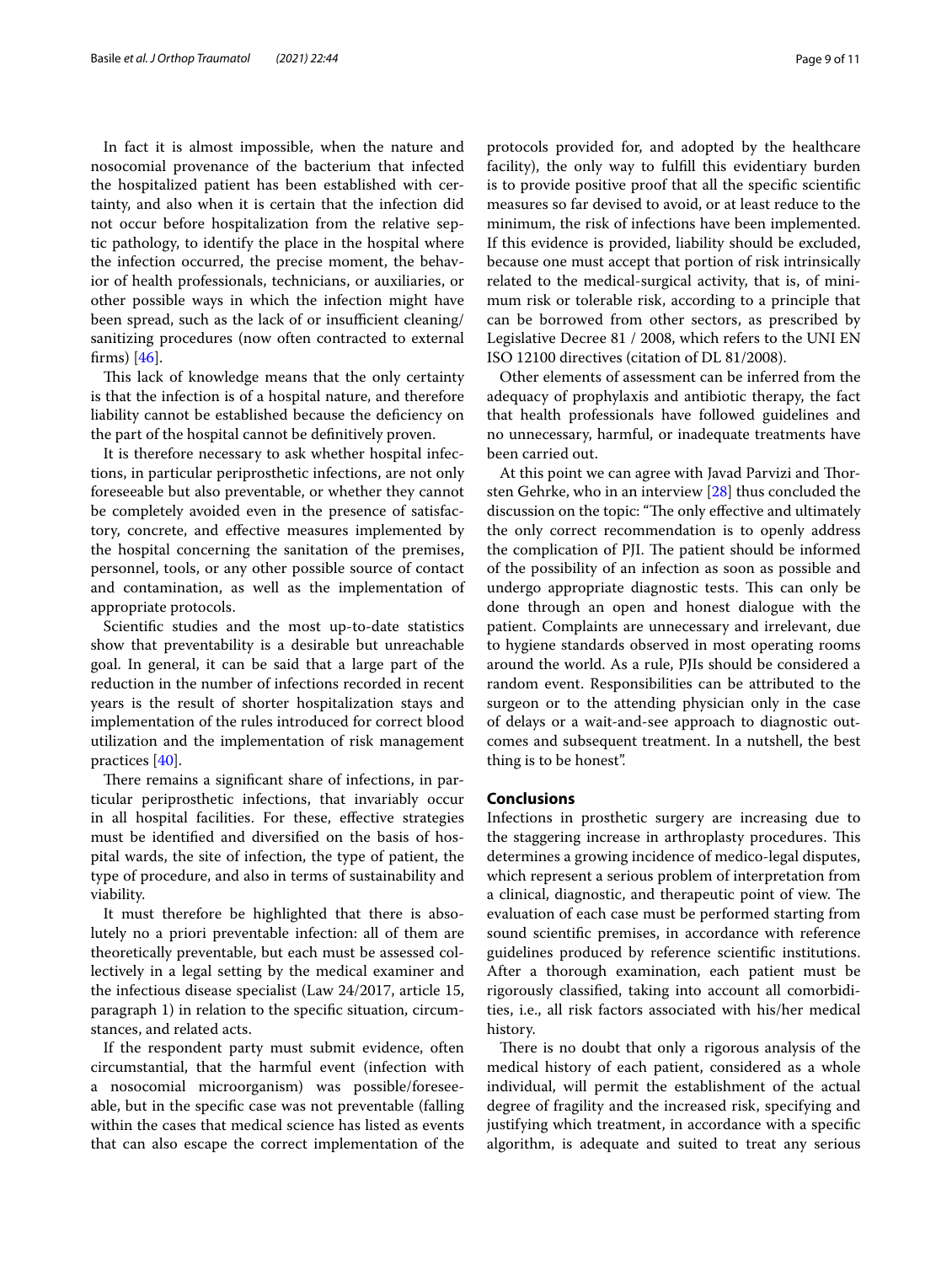#### **Abbreviation**

PJI: Prosthetic joint infections.

#### **Acknowledgements**

None.

#### **Authors' contributions**

All authors of the manuscript have read and agreed to its content and are accountable for all aspects of the accuracy and integrity of the manuscript in accordance with ICMJE criteria. All authors read and approved the fnal manuscript.

#### **Funding**

No funding was received for conducting this study.

#### **Availability of data and materials**

Not applicable.

#### **Declarations**

#### **Ethics approval and consent to participate**

The procedure performed in the study did not involve human participants and was conducted according to the ethical standards of the institutional and/or national research committee and with the 1964 Declaration of Helsinki and its subsequent amendments or comparable ethical standards.

#### **Consent for publication**

Authors consent for publication and agree to the terms of the Springer Open Copyright and License Agreement.

#### **Competing interests**

The authors have no conficts of interest to declare that are relevant to the content of this article.

#### **Author details**

<sup>1</sup> Trauma Surgery IRCCS Orthopaedic Institute Galeazzi, Piazza Tricolore 2, 20129 Milano, Italy. <sup>2</sup> Monselice, Italy. <sup>3</sup> Department of Morphology, Surgery and Experimental Medicine, University of Ferrara, Ferrara, Italy. <sup>4</sup>Città Studi Clinical Institute, Milan, Italy. <sup>5</sup> Department of Biomedical, Surgical and Dental Sciences, University of Milan, Milan, Italy. <sup>6</sup>Department of Reconstructive and Prothesic Revision-Surgery and Sepsis, San Gaudenzio Clinic-High Speciality Institute, Novara, Italy.

### Received: 9 August 2021 Accepted: 21 October 2021

#### **References**

- <span id="page-9-0"></span>1. Ariza J, Cobo J, Baraia-Etxaburu J, Benito N, Bori G, Cabo J, Corona P, Esteban J, Horcajada JP, Lora-Tamayo J et al (2017) Executive summary of management of prosthetic joint infections. Clinical practice guidelines by the Spanish Society of Infectious Diseases and Clinical Microbiology (SEIMC). Enferm Infecc Microbiol Clin 35:189–195
- <span id="page-9-1"></span>2. Gastmeier P, Geffers C, Brandt C, Zuschneid I, Sohr D, Schwab F, Behnke M, Daschner F, Rüden H (2006) Efectiveness of a nationwide nosocomial infection surveillance system for reducing nosocomial infections. J Hosp Infect 64(1):16–22
- <span id="page-9-2"></span>3. Harbarth S, Sax H, Gastmeier P (2003) The preventable proportion of nosocomial infections: an overview of published reports. J Hosp Infect 54(4):258–266
- <span id="page-9-3"></span>4. Boccia A, D'Errico MM, Marzuillo C, Moro ML, Villari P (2005) Infezioni ospedaliere. In: AA.VV. Rapporto OsservaSalute 2005. Stato di salute e qualità dell'assistenza nelle regioni italiane. Prex, Milano, pp 207–219
- <span id="page-9-4"></span>5. Gehrke T, Parvizi J (2018) Proceedings of the international consensus meeting on periprosthetic joint infection Philadelphia 2018, Acts of the Conference
- <span id="page-9-5"></span>6. Cucci M, Casali MB (2009) Le infezioni nosocomiali: il contributo del medico legale. Riv. It. Medicina Legale, fasc. 1, pag.17 e seg
- <span id="page-9-6"></span>7. Donelli FM, Gabbrielli M (2014) (a cura di) La responsabilità medica nelle infezioni ospedaliere, Maggioli Ed., p 27
- <span id="page-9-7"></span>8. George DA, Drago L, Scarponi S, Gallazzi E, Haddad FS et al (2017) Predicting lower limb periprosthetic joint infections. A review of risk factors and their classifcation. World J Orthop. 8(5):400–411
- <span id="page-9-8"></span>9. Gould DJ, Moralejo D, Drey N, Chudleigh JH (2017) Taljaard M (2017) Interventions to improve hand hygiene compliance in patient care. Cochrane Database Syst Rev 9(9):CD005186. [https://doi.org/10.1002/](https://doi.org/10.1002/14651858.CD005186.pub4) [14651858.CD005186.pub4](https://doi.org/10.1002/14651858.CD005186.pub4)
- <span id="page-9-9"></span>10. Kurtz SM, Lau E, Schmier J et al (2008) Infection burden for hip and knee arthroplasty in the United States. J Arthroplasty 23:98
- <span id="page-9-10"></span>11. Lenguerrand E, Whitehouse MR, Beswick AD et al (2018) Risk factors associated with revision for prosthetic joint infection after hip replacement: a prospective observational cohort study. Lancet Infect Dis 18:1004
- <span id="page-9-11"></span>12. Kunutsor SK, Whitehouse MR, Blom AW, Beswick AD (2016) Fattori di rischio correlati al paziente per infezione articolare periprotesica dopo artroplastica articolare totale: una revisione sistematica e meta-analisi. PLoS ONE 11(3):e0150866
- <span id="page-9-12"></span>13. Calori GM, Philips M, Jeetle S, Tagliabue L, Giannoudis PV (2008) Classifcation of non-unions: need for a new scoring system? Injury 39(suppl2):S59-63
- <span id="page-9-13"></span>14. Calori GM, Colombo M, Mazza EL, Mazzola S, Malagoli E, Marelli N, Corradi A (2014) Validation of the non union scoring system in 300 long bone non unions. Injury 455:S93-97
- <span id="page-9-14"></span>15. Tsukayama DT, Estrada R, Gustilo R (1996) Infection after total hip arthroplasty. A study of the treatment of one hundred and six infections. J Bone Jt Surg Am 78:512–523
- <span id="page-9-15"></span>16. Calori GM, Colombo M, Navone P, Nobile M, Auxilia F, Toscano M, Drago L (2016) Comparative evaluation of MicroDTTect device and focked swabs in the diagnosis of prosthetic and orthopaedic infections. Injury. [https://](https://doi.org/10.1016/j.injury.2016.07.040) [doi.org/10.1016/j.injury.2016.07.040](https://doi.org/10.1016/j.injury.2016.07.040)
- <span id="page-9-16"></span>17. Osmon DR, Berbari EF, Berendt AR, Lew D, Zimmerli W, Steckelberg JM, Rao N, Hanssen A, Wilson WR (2013) Infectious Diseases Society of America Diagnosis and management of prosthetic joint infection: clinical practice guidelines by the Infectious Diseases Society of America. Clin Infect Dis 56:e1–e25
- <span id="page-9-17"></span>18. Pandey R, Berendt AR, Athanasou NA (2000) Histological and microbiological fndings in non-infected and infected revision arthroplasty tissues. Arch Orthop Trauma Surg 120:570–574
- <span id="page-9-18"></span>19. Partridge J, Sbai M, Dhesi J (2018) Proactive care of older people undergoing surgery. Aging Clin Exp Res 30:253–257
- <span id="page-9-19"></span>20. Epicentro. "Infezioni correlate all'assistenza. Aspetti epidemiologici.", Istituto superiore di sanità. Centro nazionale per la prevenzione delle malattie e la promozione della salute; disponibilesu. [http://www.epice](http://www.epicentro.iss.it/problemi/infezioni_correlate/epid.asp) [ntro.iss.it/problemi/infezioni\\_correlate/epid.asp](http://www.epicentro.iss.it/problemi/infezioni_correlate/epid.asp)
- <span id="page-9-20"></span>21. Linea Guida SIOT (2018) Prevenzione delle infezioni in chirurgia ortopedica. Giornale Italiano Ortopedia Traumatol 44:6–29
- <span id="page-9-21"></span>22. Patrini E (2014) Le infezioni ospedaliere - Analisi dei sinistri nella sanità pubblica; Marsh Study
- <span id="page-9-22"></span>23. Tande AJ, Patel R (2014) Prosthetic joint infection. Clin Microbiol Rev 27:302–345
- <span id="page-9-23"></span>24. Parvizi J, Gehrke T (2014) International consensus on periprosthetic joint infection. Let cumulative wisdom be a guide. J Bone Jt Surg Am 96(6):441
- <span id="page-9-24"></span>25. Shahi A, Parvizi J (2015) Prevention of periprosthetic joint infection: pre-, intra-, and post-operative strategies. S A Orthop J. [https://doi.org/10.](https://doi.org/10.17159/2309-8309/2015/v14n3a6) [17159/2309-8309/2015/v14n3a6](https://doi.org/10.17159/2309-8309/2015/v14n3a6)
- <span id="page-9-25"></span>26. Parvizi J, Haddad FS (2015) Periprosthetic joint infection: the last frontier. Bone Jt J. <https://doi.org/10.1302/0301-620X.97B9.37018>
- <span id="page-9-26"></span>27. Benito N, Mur I, Ribera A, Soriano A, Rodriguez-Pardo D et al (2019) The diferent microbial etiology of prosthetic joint infections according to route of acquisition and time after prosthesis implantation, including the role of multidrug-resistant organisms. J Clin Med 8:673
- <span id="page-9-27"></span>28. Tsay Y, Lin YC, Lee S et al (2019) Diferent microbiological profles between hip and knee prosthetic joint infections. J Orthop Surg 27:1–8